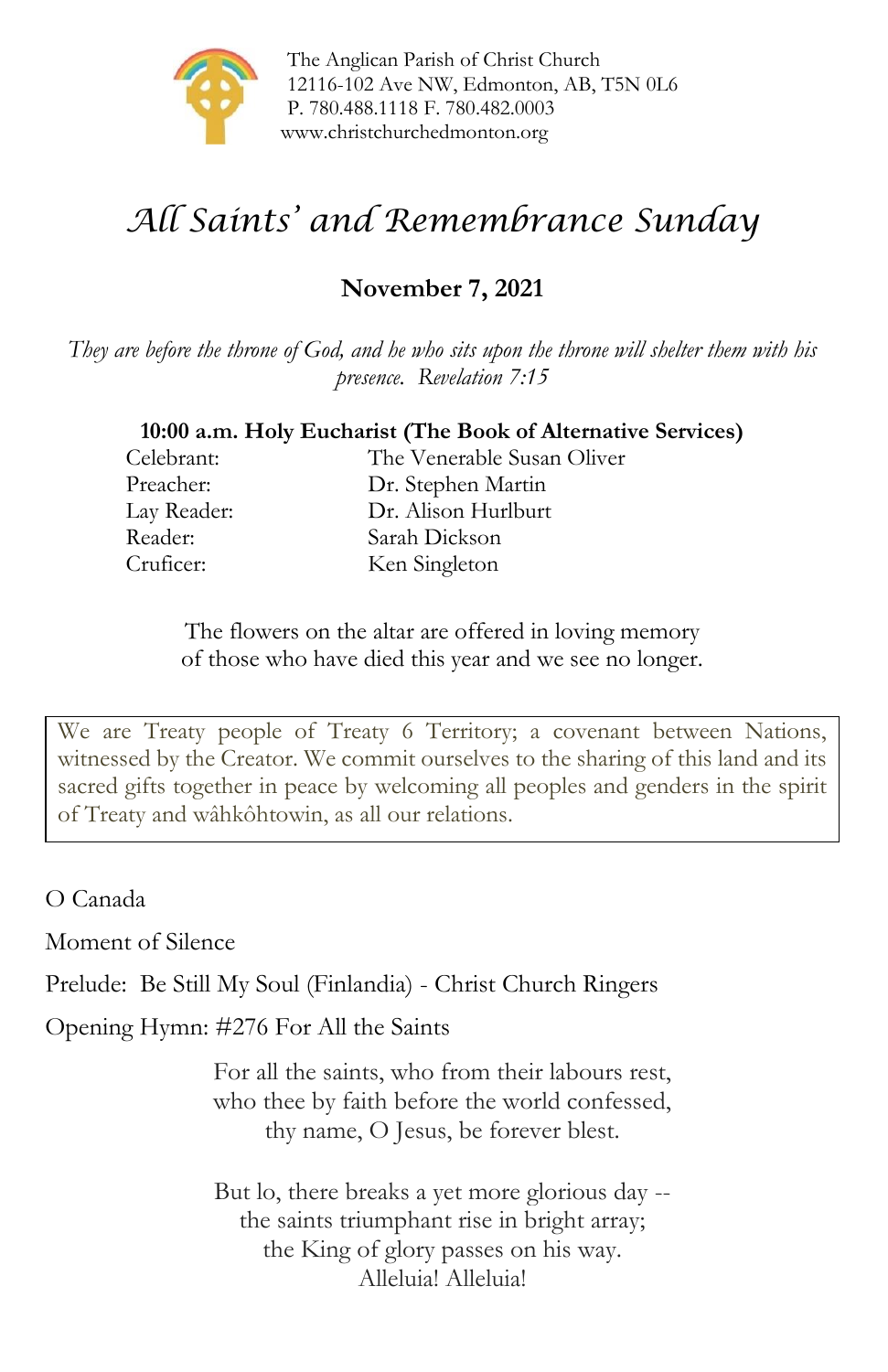From earth's wide bounds, from ocean's farthest coast, through gates of pearl streams in the countless host, singing to Father, Son, and Holy Ghost. Alleluia! Alleluia!

#### **The Gathering of the Community** *(Please stand)*

Celebrant: The grace of our Lord Jesus Christ, and the love of God, and the fellowship of the Holy Spirit, be with you all.

**People: And also with you.**

Celebrant: Almighty God,

- **All: to you all hearts are open, all desires known, and from you no secrets are hidden. Cleanse the thoughts of our hearts by the inspiration of your Holy Spirit that we may perfectly love you, and worthily magnify your holy name; through Christ our Lord. Amen.**
- Celebrant: Almighty God, whose people are knit together in one holy Church, the mystical Body of your Son, grant us grace to follow your blessed saints in lives of faith and commitment, and to know the inexpressible joys you have prepared for those who love you; through your Son Jesus Christ our Lord, who lives and reigns with you and the Holy Spirit, one God, now and for ever. **Amen**

Children's Talk

### **The Proclamation of the Word**

First Reading: Isaiah 25:6-9

On this mountain the Lord of hosts will make for all peoples a feast of rich food, a feast of well-aged wines, of rich food filled with marrow, of well-aged wines strained clear. And he will destroy on this mountain the shroud that is cast over all peoples, the sheet that is spread over all nations; he will swallow up death forever. Then the Lord God will wipe away the tears from all faces, and the disgrace of his people he will take away from all the earth, for the Lord has spoken. It will be said on that day, Lo, this is our God; we have waited for him, so that he might save us. This is the Lord for whom we have waited; let us be glad and rejoice in his salvation.

Music: He Is Watching Over Israel (Mendelssohn) – Choir

Second Reading: Revelation 21:1-6a

Then I saw a new heaven and a new earth; for the first heaven and the first earth had passed away, and the sea was no more. And I saw the holy city, the new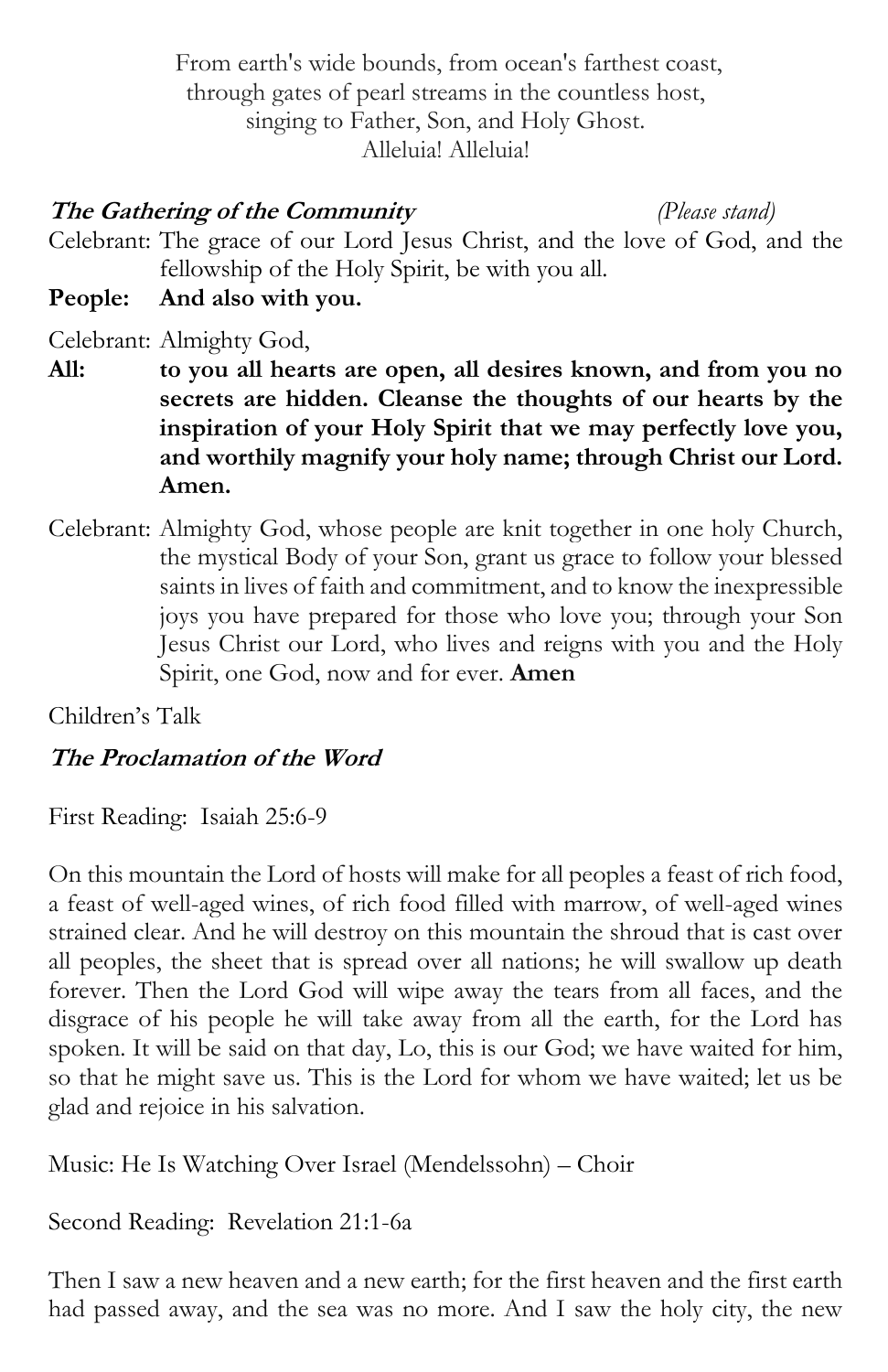Jerusalem, coming down out of heaven from God, prepared as a bride adorned for her husband. And I heard a loud voice from the throne saying, "See, the home of God is among mortals. He will dwell with them as their God; they will be his peoples, and God himself will be with them; he will wipe every tear from their eyes. Death will be no more; mourning and crying and pain will be no more, for the first things have passed away." And the one who was seated on the throne said, "See, I am making all things new." Also he said, "Write this, for these words are trustworthy and true." Then he said to me, "It is done! I am the Alpha and the Omega, the beginning and the end."

Gradual Hymn Alleluia Refrain Alleluia, Alleluia, Alleluia, Alleluia Alleluia!

| Reader: The Lord be with you.                                 |
|---------------------------------------------------------------|
| People: And also with you.                                    |
| Reader: The Holy Gospel of our Lord Jesus Christ according to |
| St. John (11:32-44)                                           |
| People: Glory to you, Lord Jesus Christ.                      |

When Mary came where Jesus was and saw him, she knelt at his feet and said to him, "Lord, if you had been here, my brother would not have died." When Jesus saw her weeping, and the Jews who came with her also weeping, he was greatly disturbed in spirit and deeply moved. He said, "Where have you laid him?" They said to him, "Lord, come and see." Jesus began to weep. So the Jews said, "See how he loved him!" But some of them said, "Could not he who opened the eyes of the blind man have kept this man from dying?" Then Jesus, again greatly disturbed, came to the tomb. It was a cave, and a stone was lying against it. Jesus said, "Take away the stone." Martha, the sister of the dead man, said to him, "Lord, already there is a stench because he has been dead four days." Jesus said to her, "Did I not tell you that if you believed, you would see the glory of God?" So they took away the stone. And Jesus looked upward and said, "Father, I thank you for having heard me. I knew that you always hear me, but I have said this for the sake of the crowd standing here, so that they may believe that you sent me." When he had said this, he cried with a loud voice, "Lazarus, come out!" The dead man came out, his hands and feet bound with strips of cloth, and his face wrapped in a cloth. Jesus said to them, "Unbind him, and let him go."

| People: Praise to you, Lord Jesus Christ. |
|-------------------------------------------|
| Reader: The Gospel of Christ              |

Gradual Hymn Alleluia Refrain Alleluia, Alleluia, Alleluia, Alleluia Alleluia!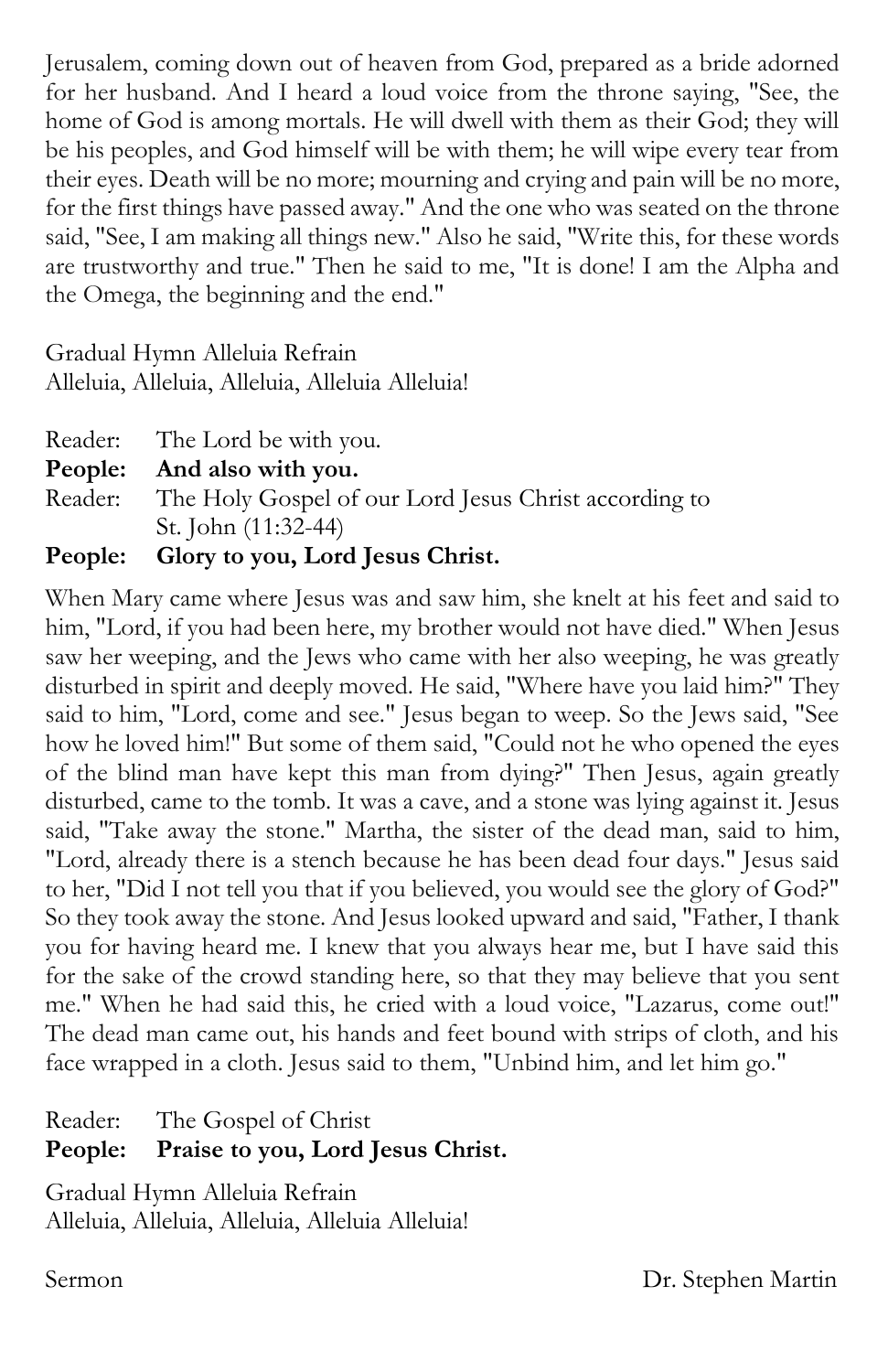

The

Apostle's Creed

**All: I believe in God, the Father almighty, Creator of heaven and earth. I believe in Jesus Christ, his only Son, our Lord. He was conceived by the power of the Holy Spirit and born of the Virgin Mary. He suffered under Pontius Pilate, was crucified, died and was buried. He descended to the dead. On the third day, he rose again. He ascended into heaven and is seated at the right hand of the Father. He will come again to judge the living and the dead. I believe in the Holy Spirit, the holy catholic Church, the communion of saints, the forgiveness of sins, the resurrection of the body, and the life everlasting. Amen.**

For the Saints in Light *(this morning we name those who have died in our parish in the*  last two years. We also offer a time of silence to remember others who have died and whom we *wish to remember)*

**The Peace** *(Please stand)*

Celebrant: The Peace of the Lord be always with you. **People: And also with you.**

> *We offer the peace of Christ collectively, rather than individually. Please feel free to smile at your neighbour, but refrain from shaking hands.*

#### **The Celebration of the Eucharist**

Offertory Music: Give Me the Wings of Faith (choir and bells)

Prayer over the Gifts *(Please stand)*

Celebrant: Holy and mighty God,

**All:** we give you thanks for the triumph of Christ in the lives of all his saints. Receive all we offer you this day, and help us, like them, to run our course with faith, that we may come to your eternal kingdom. We ask this in the name of Jesus Christ our Lord.. **Amen.**

Celebrant: The Lord be with you. *BAS, pg. 196*

**People: And also with you.**

Celebrant: Lift up your hearts.

**People: We lift them to the Lord.**

Celebrant: Let us give thanks to the Lord our God.

**People: It is right to give our thanks and praise.**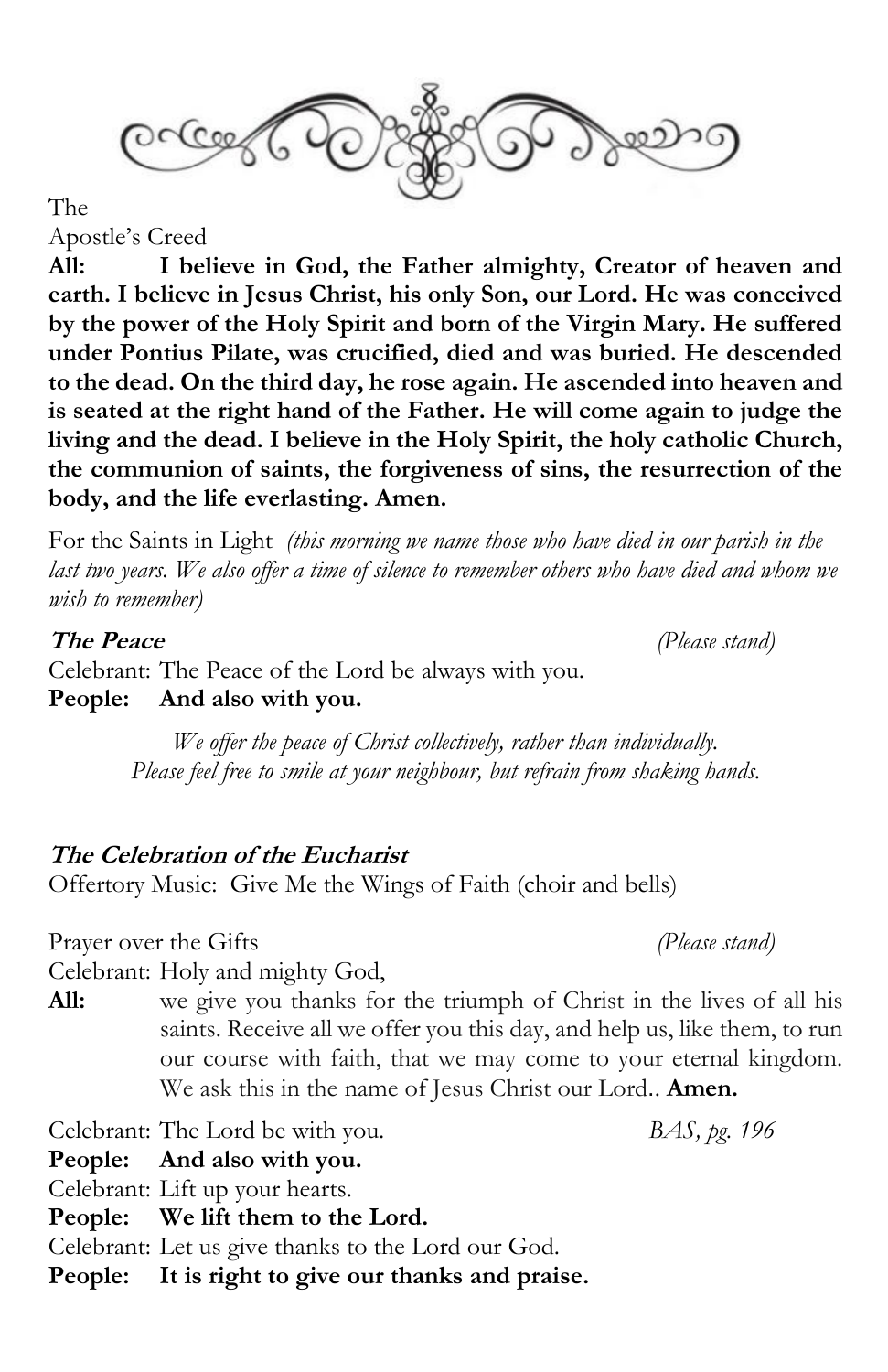Celebrant: We give you thanks and praise, almighty God, through your beloved Son, Jesus Christ, our Saviour and Redeemer. ……. By his resurrection he brings us into the light of your presence. Now with all creation we raise our voices to proclaim the glory of your name.

Response: #719 Holy, Holy, Holy Lord

- **All: Holy, holy, holy Lord, God of power and might, heaven and earth are full of your glory. Hosanna in the highest. Blessed is he who comes in the name of the Lord. Hosanna in the highest. Hosanna in the highest.**
- Celebrant: Holy and gracious God, accept our praise, through your Son our Saviour Jesus Christ; …… All glory and honour are yours, Father and Son, with the Holy Spirit in the holy Church, now and for ever. **People: Amen.**
- Celebrant: And now, as our Saviour Christ has taught us, we are bold to say,
- **All: Our Father, who art in heaven, hallowed be thy name, thy kingdom come, thy will be done, on earth as it is in heaven. Give us this day our daily bread. And forgive us our trespasses, as we forgive those who trespass against us. And lead us not into temptation, but deliver us from evil. For thine is the kingdom, the power, and the glory, for ever and ever. Amen.**

Celebrant: We break this bread to share in the body of Christ.

**All: We, being many, are one body, for we all share in the one bread.**

Celebrant: The gifts of God for the People of God.

**People: Thanks be to God.**



Prayer after Communion *(Please stand)* Celebrant: Lord of hosts,

**All: we praise your glory reflected in your saints. May we who share at this table be filled with the joy of your eternal kingdom, where Jesus is Lord, now and for ever. Amen.**

Celebrant: Glory to God,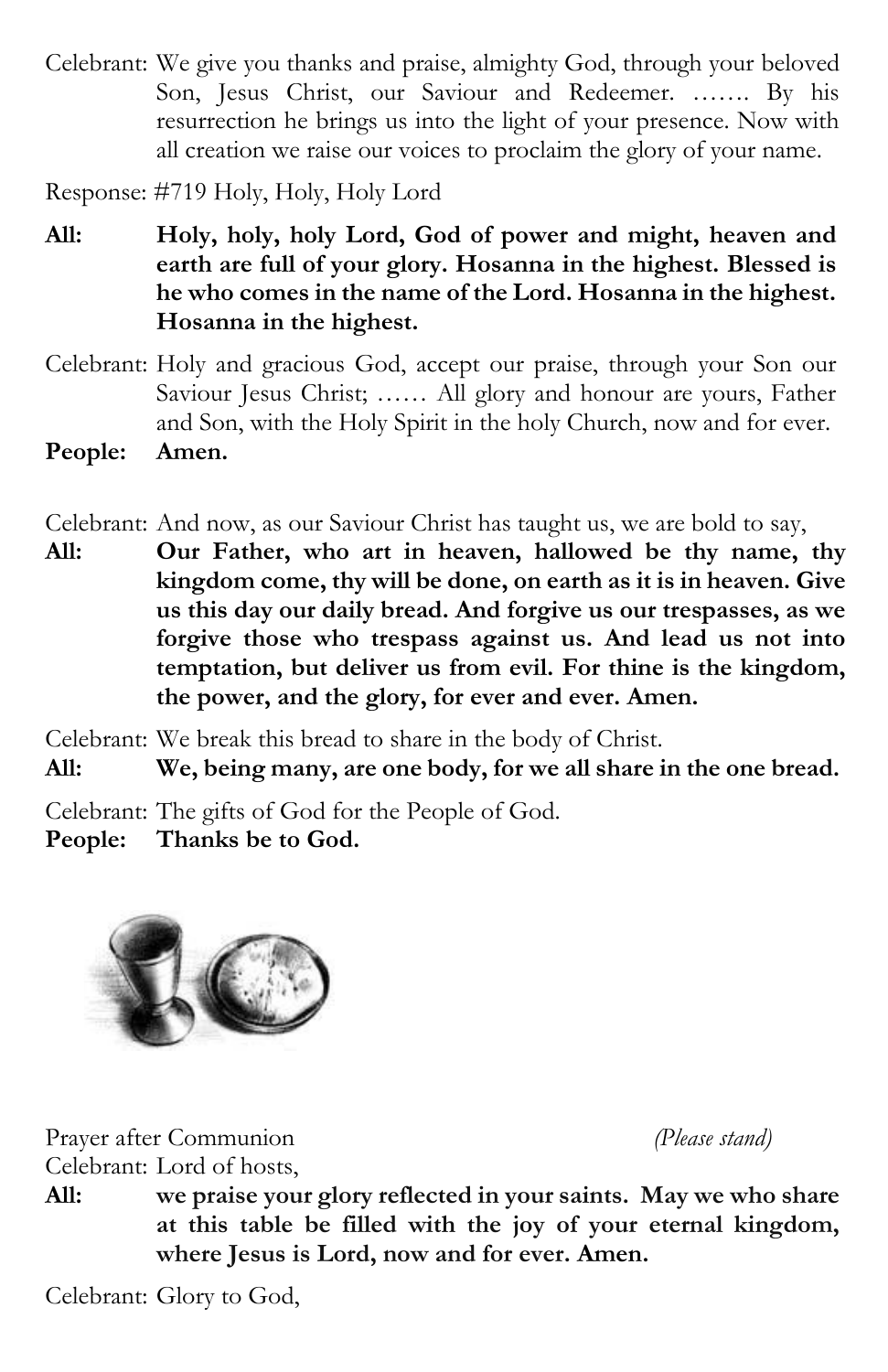**All: whose power, working in us, can do infinitely more than we can ask or imagine. Glory to God from generation to generation, in the Church and in Christ Jesus, for ever and ever. Amen.**

Blessing

Announcements

Recessional Hymn: #320 Ye Watchers and Ye Holy Ones

Ye watchers and ye holy ones, bright seraphs, cherubim, and thrones, raise the glad strain, alleluia! Cry out, dominions, princedoms, powers, virtues, archangels, angels' choirs: alleluia, alleluia, alleluia, alleluia, alleluia!

O higher than the cherubim, more glorious than the seraphim, lead their praises, alleluia! Thou bearer of the eternal Word, most gracious, magnify the Lord, alleluia, alleluia, alleluia, alleluia, alleluia!

Respond, ye souls in endless rest, ye patriarchs and prophets blest, alleluia, alleluia! Ye holy twelve, ye martyrs strong, all saints triumphant, raise the song: alleluia, alleluia, alleluia, alleluia, alleluia!

O friends, in gladness let us sing supernal anthems echoing: alleluia, alleluia! To God the Father, God the Son, and God the Spirit, Three-in-One, alleluia, alleluia, alleluia, alleluia, alleluia!

The Dismissal

Celebrant: Go forth in the name of Christ. **All: Thanks be to God.**

Postlude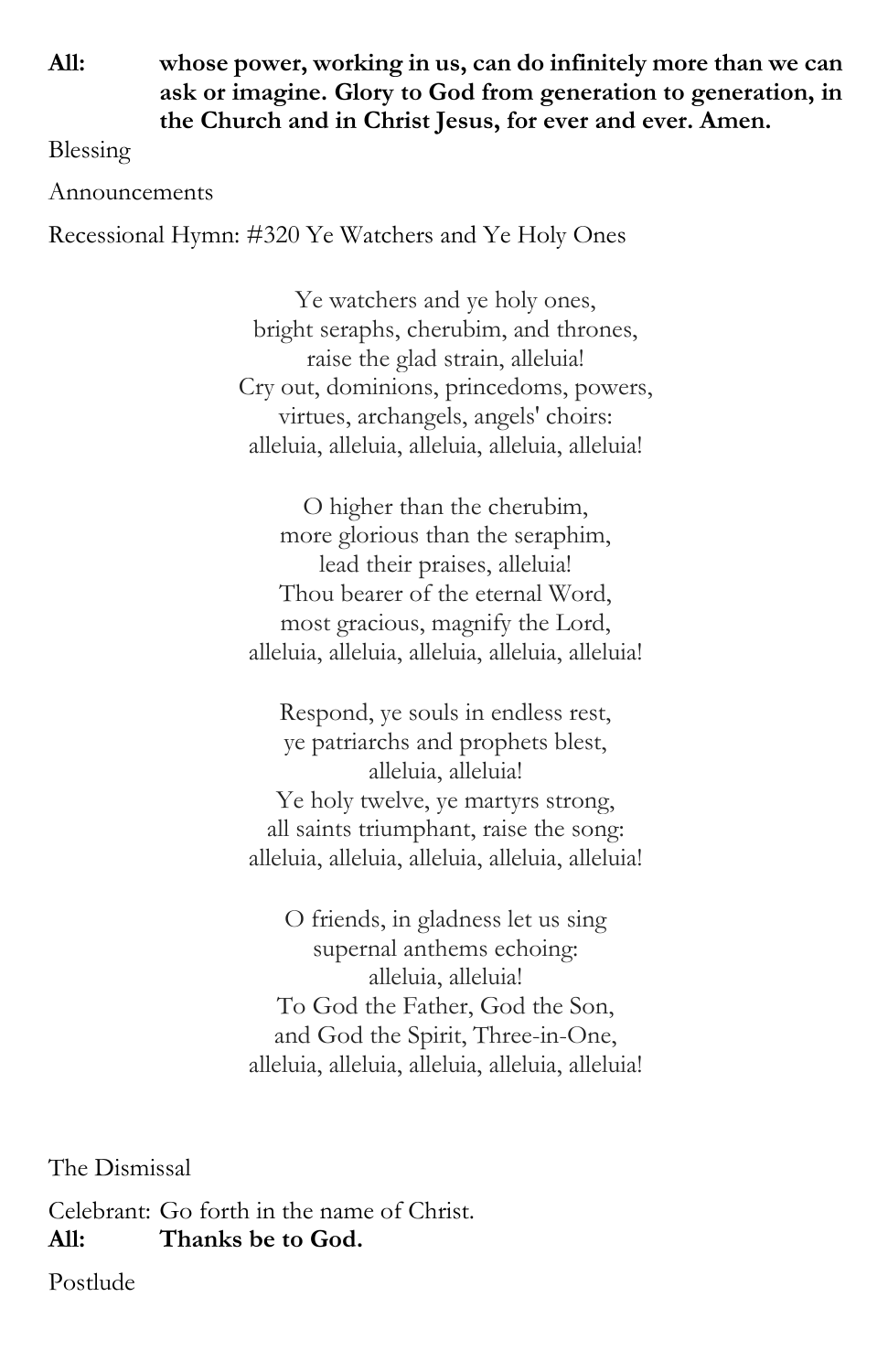**This week we pray for:** Diocese of Ottawa: the Rt. Rev. Shane Parker, Bishop. St. Andrew, Camrose: Trina Holmberg (s. Ken), Rector; Daryle Kerr (s. Kathy), Honorary Assistant; Bev Shafer, Secretary. Buyé Diocese, Kigufi Parish: Audace Gahungu, Rector. Montana First Nation.

> *Readings for Next Sunday* Ruth 3:1-5; Heb 10:11-14, 19-25; Mk 13:1-8

*Permission to reprint, podcast, and/or stream the music in this service obtained from ONE LICENSE with license #A-707445. All rights reserved.*

For All the Saints, Ralph Vaughan Williams © Oxford University Press, copied with permission by OneLicense.net #A-707445 Holy, Holy, Holy Lord, adapt. Marcia Pruner © 1980, Church Pension Fund, copied with permission under OneLicense.net #A-707445 Ye Watchers and Ye Holy Ones, J. Athelstan L. Riley © Oxford University Press, Lord, copied with permission under OneLicense.net #A-707445

> The Anglican Parish of Christ Church, Edmonton, Alberta Bishop | The Right Reverend Stephen London

> > Parish Clergy

The Venerable Susan Oliver | [sue@christchurchedm.ca](mailto:sue@christchurchedm.ca) The Reverend Dr. Arlene Young | [arlene@christchurchedm.ca](mailto:arlene@christchurchedm.ca) The Reverend Sheila Moorey | sheila@christchurchedm.ca Music Ministry: Joy Berg | joyberg61@gmail.com Lay Readers | Alison Hurlburt, Willie King, and Alexis Taylor Office Manager: Ronald Laginski | admin@christchurchedm.ca Honorary Clergy Assistants The Reverend Pastor Martin Garber-Conrad The Reverend Canon Maureen Crerar

Rector's Warden: Heather Taylor 780.707.7509 | heatherbarnum@hotmail.com People's Warden: Greg Heaton 780.438.1663 | gheaton994@gmail.com Associate Warden: Barb Norton 780.452.5531 | barbara.norton@ualberta.ca Treasurer: Roger Thomson | 780.488.1118